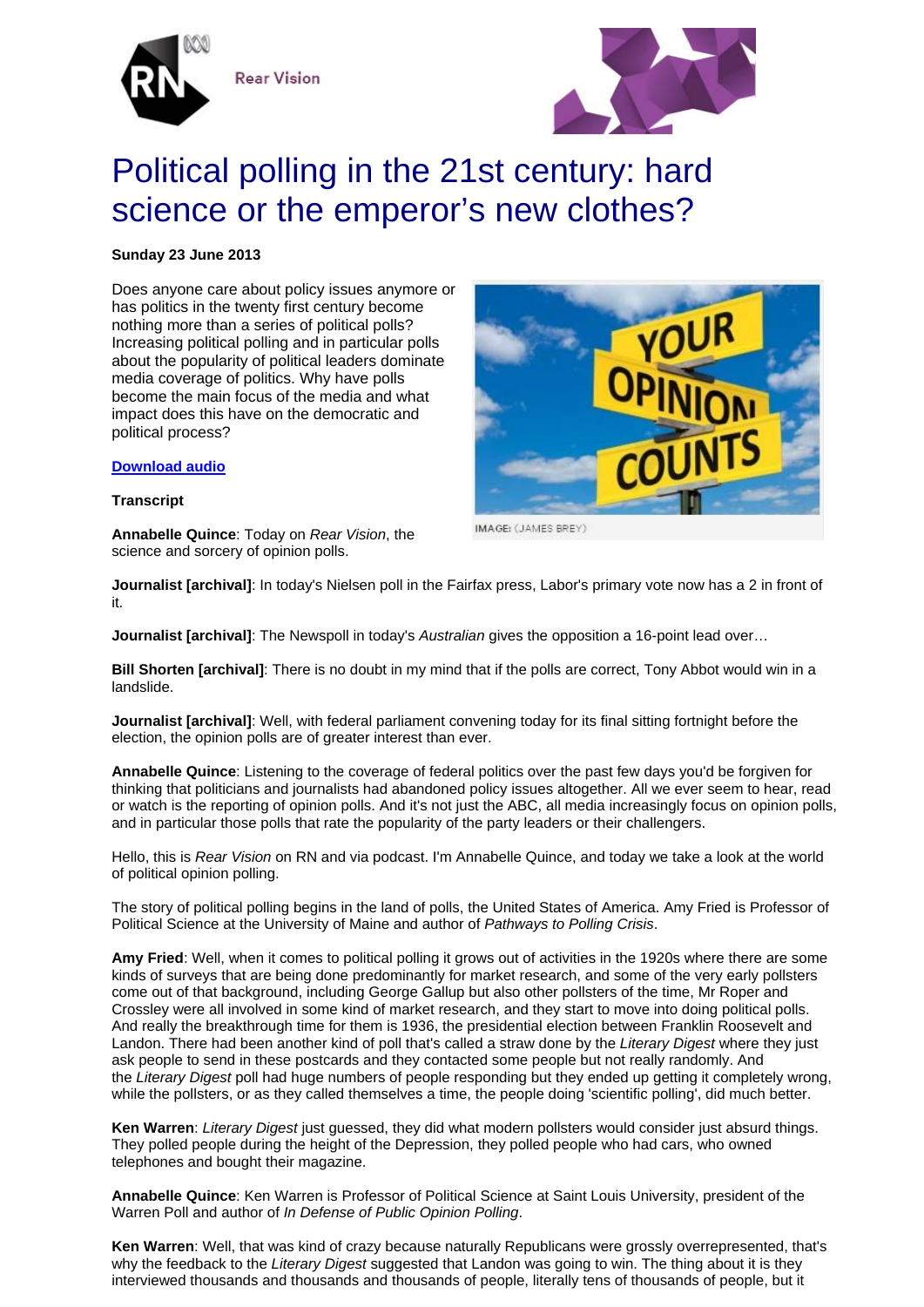doesn't matter how many people you interview, in a sense it's whether or not you interview the right people, so to speak, in polling so you get a representative sample.

And George Gallup started off by using quota or stratification sampling techniques. These techniques aren't very good either and he wasn't really close to predicting the actual percentages in 1936, but he did predict who would win, and that made him look much better than *Literary Digest*.

**Annabelle Quince**: So what is scientific polling? Justin Lewis is Head of the School of Journalism at Cardiff University and the author of *Constructing Public Opinion*.

**Justin Lewis**: Well, it's scientific in one way and not it's very scientific in another. What's scientific about it are the kind of mathematical and statistical formulae which allows us to take, say, a group of 1,000 people and say that they are likely to be representative of the population to within a few points. So most polls will say something like there is a 95% probability that this poll will be accurate to within two or three percentage points, and those are simply statistical projections that we can make based on our knowledge of statistics, of representative sampling, of what is likely probability and those kinds of things that allow us to make those quite specific projections.

So in terms of sampling I think polling is incredibly scientific. Of course what's less scientific and what's more art than science really other questions that we ask in polls and how we ask them because once you get into that, that's much more subjective, it's much more subject to interpretation. So it's very scientific in terms of the sampling methods, I'd say more art than science when it comes to the kinds of questions we ask.

So there are examples of polls where public opinion on an issue has shifted quite dramatically in the same poll because of the way a question was asked, it was asked rather differently, in a different way. We've done it ourselves in polls that we've done just to test that proposition and we found that you can actually shift public opinion quite decisively on an issue simply by asking a question in a different way. So very scientific in terms of the statistical sampling, less scientific in terms of the way you ask a question, which can never be absolutely scientific.

**Murray Goot**: Public opinion polls come to Australia in 1941. It's the Gallup poll, brought to Australia by Sir Keith Murdoch, Rupert's dad, and the poll would be run in Australia along the same lines as it was run in the US for a number of newspapers connected to the Herald and Weekly Times. It would be run about once every two months in those days with about a dozen questions.

**Annabelle Quince**: Murray Goot is Professor of Modern History, Politics and International Relations at Macquarie University.

**Murray Goot**: The Morgan poll was run by Roy Morgan for Sir Keith Murdoch, and it was a monopoly in Australia from 1941 to 1971. The kinds of questions they asked were—especially in the 1940s to the 1960s very different to the kinds of questions now run in public opinion polls. The focus was very much on issues of public policy, and the underlying philosophy of the Gallup poll was that it would convey the views of the public via the poll to the politicians about various matters of public interest. There was only the occasional question about voting intention, and there was even less attention paid to support for the leaders.

**Stephen Mills**: The technology in those days was to doorknock. So the Morgan pollsters, using this technique which they'd basically borrowed directly from George Gallup in the States, was to fan out across the whole nation with people who were supposed to knock on every X number of tours and conduct an interview with the person who answered the door.

**Annabelle Quince**: Dr Stephen Mills is from the Graduate School of Government at the University of Sydney.

**Stephen Mills**: Australia's first public opinion poll in 1941 was on the evergreen topic of equal pay for women, it found 59% of respondents favoured equal pay for women and that was published in the *Herald* newspaper in October of 1941.

**Murray Goot**: The Gallup method was always face-to-face interviewing. In other words, selecting starting points across Australia and collecting ten interviews from particular starting points. The sampling, especially in the 1940s, was problematic, but it was always done face-to-face. It was only much later in the 1970s that you switched to telephone polling.

The Morgan monopoly through the Gallup poll breaks in 1971 when two polls emerge, one for the *Age* and the *Sydney Morning Herald*, which is the Australian Sales Research Bureau, later known as the Saulwick poll, and then there was the Australian nationwide opinion poll which was created for News Ltd and run by the*Australian*, co-owned originally by the *Australian*, just as Newspoll, its successor, is co-owned by News Ltd today and run exclusively for the *Australian*.

**Stephen Mills**: Public opinion polling really has got this symbiotic relationship with the media, always has, still does, probably always will be. And when we say the media, especially with newspapers, television stations, for probably commercial reasons, tend not to conduct polls, so we're talking mostly newspapers here. 1972 was the first campaign in Australia, that was the Gough Whitlam It's Time campaign, was the first one where there was more than one pollster conducting polls with voting intentions.

To everybody's surprise they came up with different results. They all tended to predict that Labor would win, but it was a bit of a shock for the supposed objectivity of public opinion polls. Morgan had used the example of the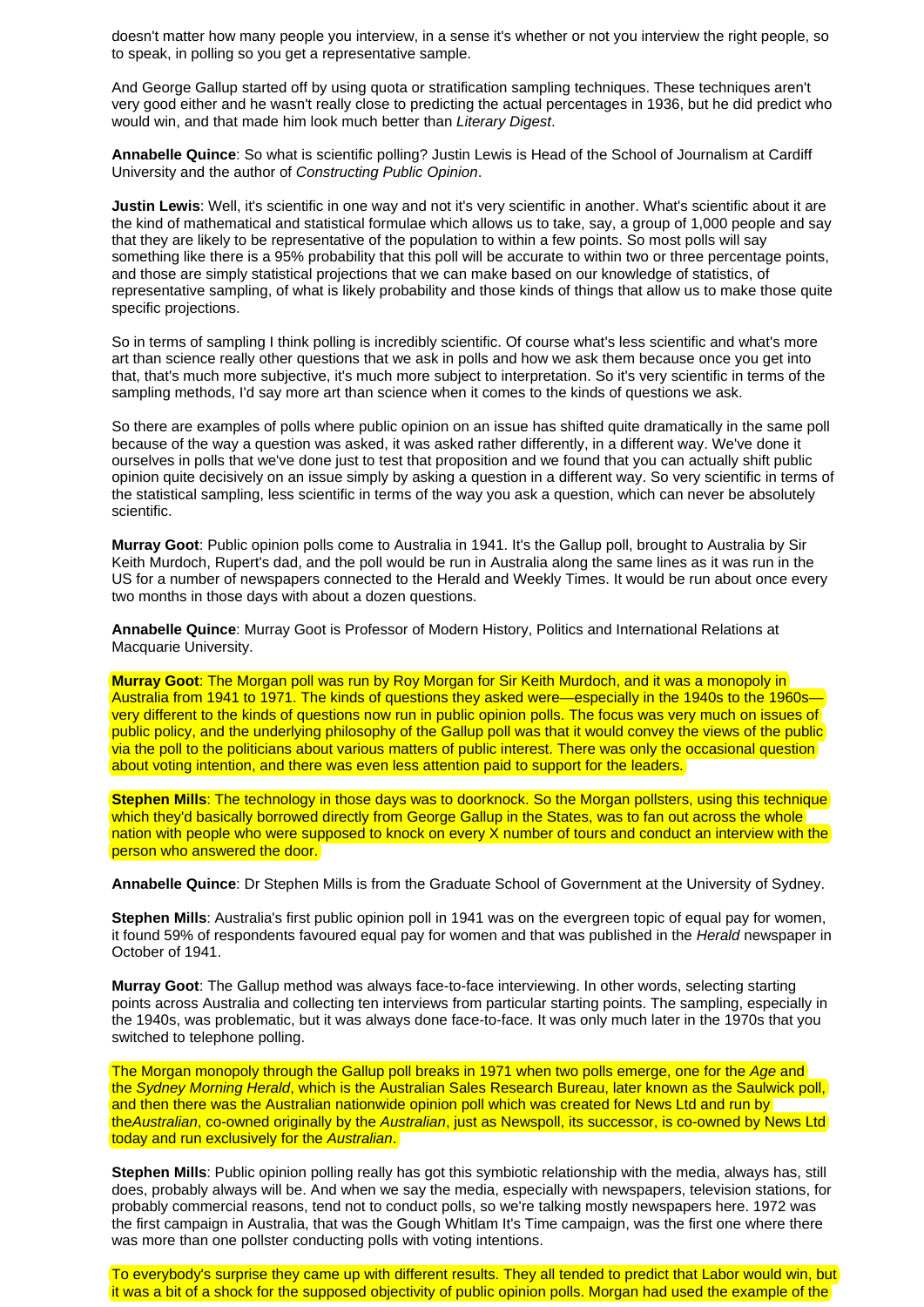scoreboard; if you're at a football game, the scorer keeps score, if you're in politics, the public opinion pollster keeps score. All of a sudden we had more than one scoreboard and more than one scorer, and they were coming up with a different range of results.

#### [Excerpt from *The Hollowmen*]

**Justin Lewis**: Well, focus groups are interesting. I'm a great believer in focus groups if they are used well. In the political world though I think focus groups have increasingly been used (and there's a lot of evidence now for this) as a way of manufacturing opinion in a way that suits particular political agendas. We saw that very much, and history is now showing this, with the rise of New Labour in the UK where focus groups were used by a particularly influential people within the party not as a genuine way to find out what people thought but as a way of pushing people towards a set of policy positions that the people conducting those focus groups actually wanted them to speak.

### [Excerpt from *The Hollowmen*]

**Stephen Mills**: From the late '60s the Labor Party in South Australia under Premier Don Dunstan did begin public opinion polling of what we would call a scientific basis. Prior to that, parties had tried to do their vox pops and their man-in-the-street type of polls but it was conducted on a very unprofessional, amateur basis. Labor in South Australia did begin getting market research firms to actually conduct scientific polls on a propriety, that is a confidential basis, for the party, not for publication, and this helped inform Labor's campaigns in the state elections in South Australia. By no coincidence one of the main party officials involved in that South Australian campaign was Mick Young who went on to be the federal secretary of the Labor Party in 1972. The 1972 campaign was the first where market research was used by a political party, by the Labor Party, for strategic reasons to guide its campaign, and it did so very successfully. And so really from the early '70s, parties have been very much involved in public opinion polling.

**Justin Lewis**: Focus groups are very easy to manipulate. So you can present information in a certain kind of way, you can give a certain context to focus groups, you can amplify certain opinions within that focus group to push it in a certain direction, and it's very easy to do that if you're skilled at it. What focus groups should be used for is to genuinely find out what lies behind public opinion, but I think in the political world they've often not being used for that, and that's because I think in the political world focus groups are used as a way of informing a partisan strategy, and therefore what you want to do is find out how you can get people on board with that particular strategy rather than really finding out what they actually think.

**Murray Goot**: The focus groups also tell politicians what issues really matter, how voters frame these issues, what terms they think about when they think about these issues. Is education really about the cost of education or is it about the quality of education? Are private schools attractive because of the values that they imbue or are said to imbue or because people think they're going to get a better education there, or whatever? So you get all that way of framing an issue and at the same time and in the same way you get ways in which…a language from focus groups that enables politicians to feed back to the electorate particular ways of talking about issues which they think will help swing votes.

## [Excerpt from *The Hollowmen*]

**Murray Goot**: The Labor side discovered or decided that 'working Australians' or 'working families' seemed to be an embracing term that lots of voters could relate to, whereas other ways of addressing these voters sort of fell on deaf ears. And so you had rhetoric about whether the budget was good for working Australians, and you can see the difference between is this budget a good budget for Australia, is it a good budget for you, is it a good budget for working families. Different kinds of language will produce different kinds of results. Politicians are onto this through their advisers, through the market research companies that work for them, and try to look for a way of expressing exactly the same thing, in this case a budget outcome, in language which resonates with the voters they want to appeal to. Often these voters are, as you say, a small but decisive part of the electorate.

**Annabelle Quince**: You're with *Rear Vision* on RN and via podcast. I'm Annabelle Quince and today we're tracing the science and sorcery of opinion polls.

**Journalist [archival]**: I think the problem for Bill Hayden is that he now lacks the credibility of a consistent line. Indeed, Bob Hawke manoeuvred Bill Hayden recently into having to do an about-face or an apparent aboutface on the wages pause issue.

**Journalist [archival]**: But could the Labor Party change its leader now and still win the next election?

**Stephen Mills**: Probably the first leadership battle in Australian politics that was fought out using public opinion polling was Bob Hawke's campaign to unseat the then Labor leader Bill Hayden in the early 1980s. And as you recall, he actually succeeded in unseating Hayden just prior to the 1983 election and became prime minister in 1983.

Hayden had always struggled in the polls. Hawke, for reasons to do with his just very wide scale popularity long before he'd entered parliament, when he was still…back in the ACTU days he always polled very well then, and essentially what happened in the Hawke/Hayden leadership battle was that confidential Labor Party polling that had been conducted we presume by the Labor Party Secretariat, although that's never quite clear, those polls were selectively leaked, either directly to journalists and published, which put Hayden under pressure, or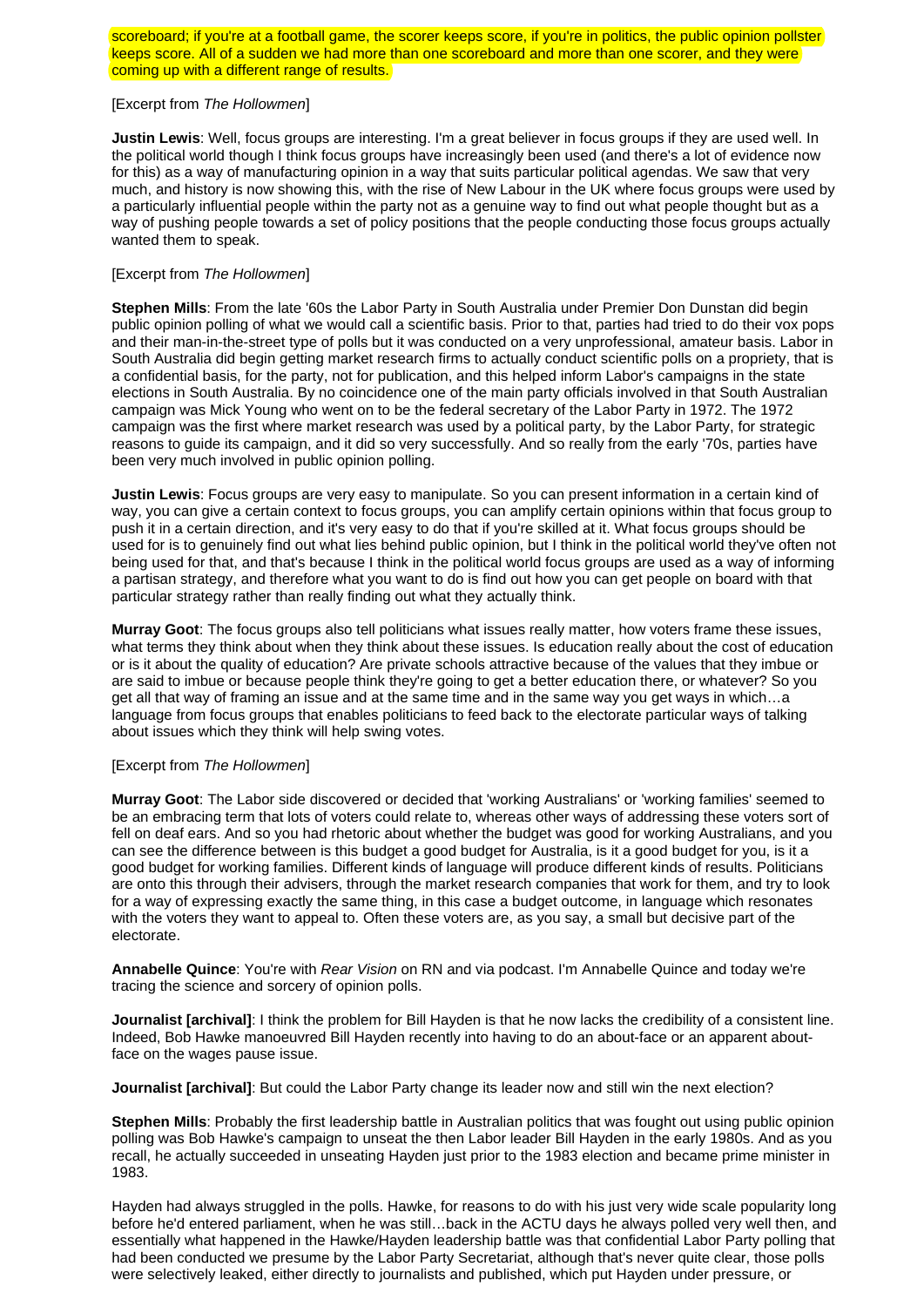sometimes they were shown on a selective basis to, for example, influential people in caucus, influential frontbenchers and so forth, that also had the effect of undermining the leader.

So Hawke/Hayden really set up the dynamics for the leadership battles which we saw through the 1980s in the Liberal Party, Howard/Peacock, they were often fought out through use of public opinion polls. Alexander Downer, who was briefly leader of the Liberal Party, was basically torn down because he always polled extremely badly and those Liberal Party confidential polls found their way to the media. Obviously Keating's challenge against Hawke was facilitated by Hawke's apparent decline in popularity when he was still prime minister.

**Journalist [archival]**: Polling finds voters feeling warmer towards Labor under new Prime Minister Julia Gillard.

**Journalist [archival]**: The poll also suggests if Kevin Rudd was reinstalled as leader of the Labor Party, Labor's primary vote would improve and the government and the opposition would be level at 50-50, two-party preferred.

**Stephen Mills**: And of course through the current government, Rudd and Gillard have fought out a lot of their battle through proxy by the selective leaking and publication of Labor Party internal polling, as well as of course reinforcing the impression gained from the published media polls.

**Amy Fried**: There was a very interesting book some years ago by a political scientist Tom Patterson who compared the kinds of…this is more journalists' questions, the kinds of questions journalists will ask of politicians in the US versus citizens, when citizens get a chance to ask. In general the politicians are asked really much more substantive, issue-oriented questions from citizens than they are by journalists. Journalists tend to talk more about their position in terms of just the electoral horserace—how are you doing in this state, or who are you trying to appeal to—and not as many issue questions. And that to me has always suggested that citizens do want to know more about issues, and it would be useful to certainly have those kinds of questions asked of politicians and also hear about how the public thinks when it comes to various issues.

**Annabelle Quince**: So why do you think the media has been much more focused on the horserace as opposed to the substance of elections?

**Amy Fried**: I think several sorts of things, I mean, for one thing in some ways it's maybe a bit easier to write a snappy story that focuses on personalities, it's a more interesting narrative may be to create than to go into some detail about particular issue positions. I think that might be one sort of thing, and it may also be that journalists may know what someone's issue positions are, they've heard them give a lot of speeches already, and to them it's not news anymore. If news is defined as 'what is new' it's not news to them. But it may be news to some citizens who haven't been paying as close attention or tune in from time to time.

**Stephen Mills**: We have got this horserace mentality. We like seeing which horse is in front of the other horse, and public opinion polls help us do that. It's just so easy for newspapers to interpret politics as a horse race, and we, the media consumers, often think of politics in that way. You know, is Gillard ahead of Abbott or is Abbott ahead of Gillard? Is Gillard ahead of Rudd? We've got this habit now of thinking of politics as a personal contest rather than a contest of ideas, policies and ideologies. It's certainly wrong to blame public opinion polls for that shift alone. There are lots of reasons why contemporary society is less ideological and why political debate is less policy focused than it used to be. But public opinion polls have certainly facilitated that change. And as far as media coverage is concerned, media finds it convenient to report politics in this way. It's reasonably cheap, it's exclusive, they've got it on their own, it's their own Newspoll or *Herald* poll, and they are going to run with that. They know that this gives them enormous impact in Canberra, they know that every second Tuesday people are scurrying around the press gallery and the corridors of parliament wondering what's in the Newspoll, they're not thinking about policy questions either, they're thinking about leadership.

**Journalist [archival]**: In today's Nielsen poll in the Fairfax press, Labor...

**Journalist [archival]**: The Newspoll in today's *Australian* gives the opposition a 16-point lead…

**Murray Goot**: It's got to do with newspapers trying to themselves become part of the game of politics. The polls give newspapers an independent voice into politics. They also produce for their readership something which the readers think is of interest, and my guess is that what newspapers think is that increasingly this is what really interests their readership, and also what is likely to be taken up by other media, because one of the strengths of polling for a newspaper is that it is widely reported. Most stories in newspapers are not widely reported, at least they are not attributed to a newspaper or to a brand. But now we see with the polls that they are called Newspoll or they are called the Nielsen poll in Fairfax or the Fairfax poll. And one thinks of polls as increasingly commodities that circulate in this sort of way through the media.

**Annabelle Quince**: So are opinion polls something that benefit our political process or not?

**Ken Warren**: One of my books is called *In Defense of Public Opinion Polling* and I defend them very much, because what can be more democratic really than polling? Because you're asking people what they think. Do dictators carry out polls? Of course not. Dictators don't want to know what the people think, or if they do know what the people think they don't care, they're not going to act on it. But a democratic leader needs polls because a poll tells them how they're doing, what people like and what people do not like. The democratic leaders do not have to go by polls alone, that would be unprincipled because sometimes people don't know